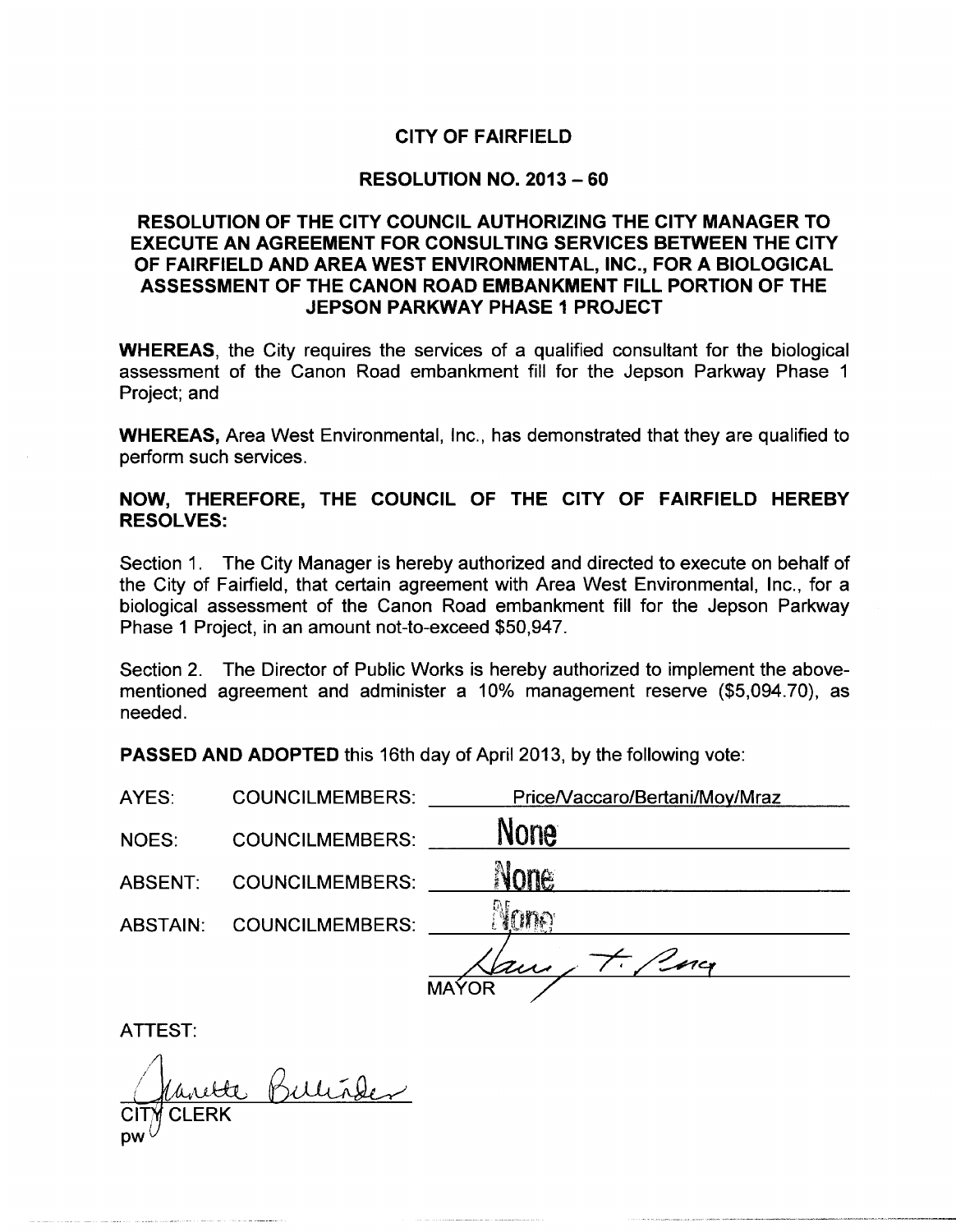# **CONSULTANT SERVICES AGREEMENT**

Jepson Parkway Canon Road Embankment Biological Assessment

THIS AGREEMENT is made at Fairfield, California, as of  $\overrightarrow{Apeli}$   $\overrightarrow{lo}$   $\overrightarrow{2013}$ , by and between the City of Fairfield, a municipal corporation (the "CITY") and Area West Environmental, Inc. ("CONSULTANT"), who agree as follows:

1) SERVICES. Subject to the terms and conditions set forth in this Agreement, CONSULTANT shall provide to the CITY the services described in Exhibit "A," which consists of the proposal submitted by CONSULTANT. CONSULTANT shall provide said services at the time, place, and in the manner specified in Exhibit "A."

2) PAYMENT. CITY shall pay CONSULTANT for services rendered pursuant to this Agreement at the times and in the manner set forth in Exhibit "B." The payments specified in Exhibit "B" shall be the only payments to be made to CONSULTANT for services rendered pursuant to this Agreement. CONSULTANT shall submit all billings for said services to the CITY in the manner specified in Exhibit "B."

3) FACILITIES AND EQUIPMENT. CONSULTANT shall, at its sole cost and expense, furnish all facilities and equipment which may be required for furnishing services pursuant to this Agreement.

4) GENERAL PROVISIONS. The general provisions set forth in Exhibit "C" are part of this Agreement. In the event of any inconsistency between said general provisions and any other terms or conditions of this Agreement, the provisions set forth in Exhibit "C" shall control.

5) INSURANCE REQUIREMENTS. The insurance requirements set forth in Exhibit "D" are part of this Agreement. In the event of any inconsistency between said general provisions and any other terms or conditions of this Agreement, the requirements set forth in Exhibit "D" shall control.

6) EXHIBITS. All exhibits referred to herein are attached hereto and are by this reference incorporated herein.

EXECUTED as of the day first above-stated.

City of Fairfield, a municipal corporation

 $\frac{6013}{100}$ **CONSULTANT** By Becky Regimponics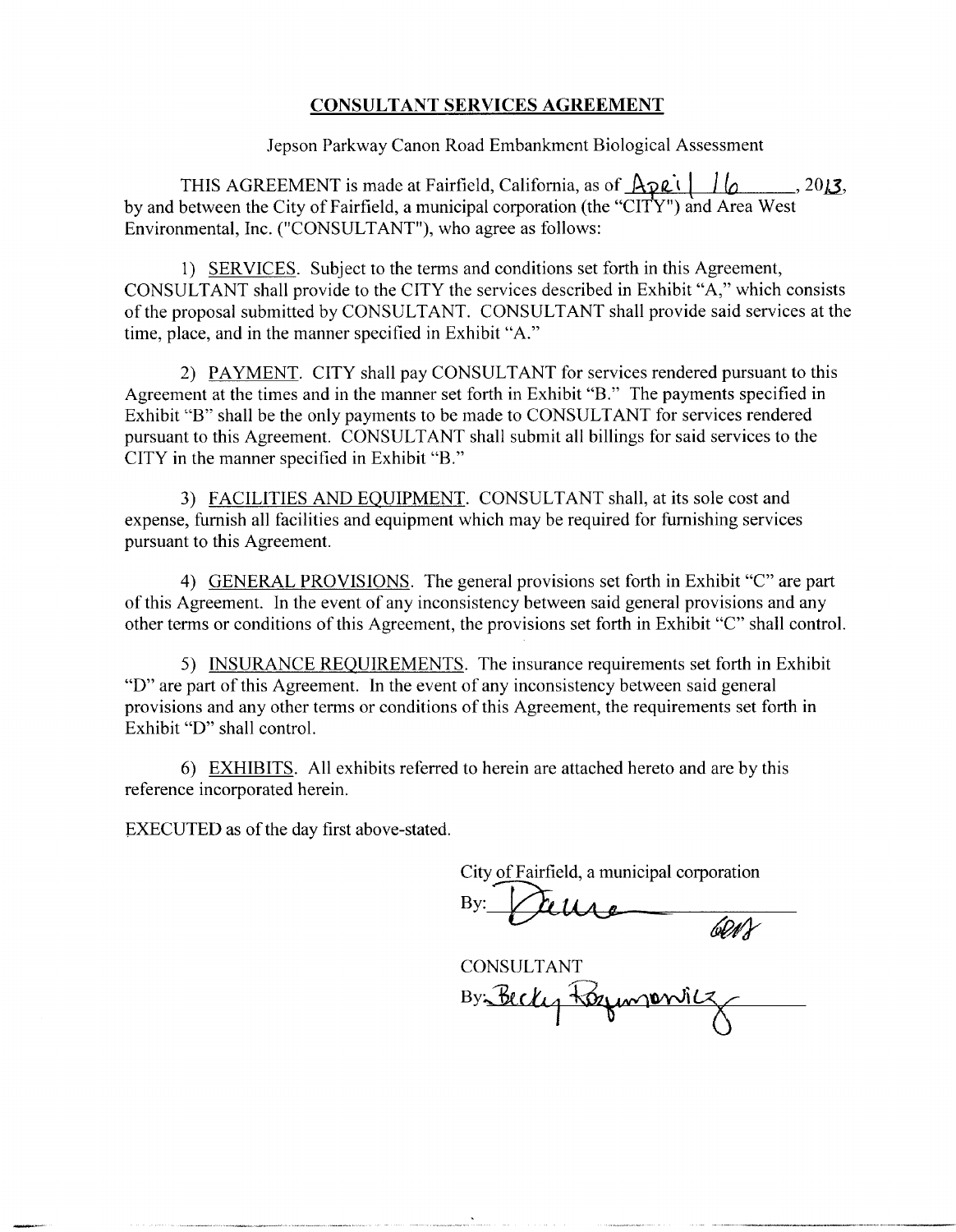

March 13, 2013

Mr. Peter J. Wright Associate Civil Engineer City of Fairfield Public Works Department 1000 Webster Street Fairfield, California 94533

SUBJECT: Scope of Work to Prepare a Biological Assessment for the Jepson Parkway Widening Project, Solano County, California

Dear Mr. Wright:

Area West Environmental, Inc. (AWE) has prepared the following scope of work and cost estimate to assist the City of Fairfield (the City) with the preparation of a Biological Assessment (BA) for the Jepson Parkway Widening Project from Eastern Collector to Great Park Entrance (Project).

#### PROPOSED SCOPE OF WORK.

#### Task 1. Biological Assessment

AWE will prepare a Biological Assessment report. AWE will obtain pertinent existing biological resource information from the City and other state and federal agencies. This will include a review of records from the California Department of Fish and Wildlife (CDFW) California Natural Diversity Database (CNDDB), U.S. Fish and Wildlife Service (USFWS) species lists for the project region, California Native Plant Society's (CNPS) Inventory of Rare and Endangered Plants, and previously completed environmental documents prepared for this project and other projects in close proximity.

Based on our knowledge of the area and previous project permitting, there is potential for the Project to affect habitat for up to four federally listed species; one federally listed plant (Contra Costa goldfields [Lasthenia conjugens]) and three federally listed wildlife species (vernal pool fairy shrimp [Branchinecta lynchi], vernal pool tadpole shrimp [Lepidurus packardi], and California tiger salamander [Ambystoma californiense]).

The AWE project manager will attend up to two 4-hour meetings at the City's offices to define the project description and to support preparation of the BA for the Project. AWE assumes that all field work has been completed for the Project and the City will provide all necessary files on sensitive biological resources (e.g. vernal pools) and that no additional wildlife surveys are required for preparation of the BA; including but not limited to biological survey reports, AutoCAD/GIS data for biological resources, and proposed temporary and temporary and permanent impact limits.

Results of any available biological resource studies conducted for the Project will be incorporated into the BA. AWE assumes that because existing biological surveys are more than 2 years old, the City will assume presence for Contra Costa goldfields, vernal pool fairy shrimp, vernal pool tadpole shrimp, and California tiger salamander. All federally-listed species with the potential to be directly or indirectly affected by the

Initial

Page  $1$ 

7006 ANICE STREET.ORANGEVALE, CA 95662 PHONE (916) 987-3362 · FAX (916) 988-2677 WEBSITE AREAWEST.NET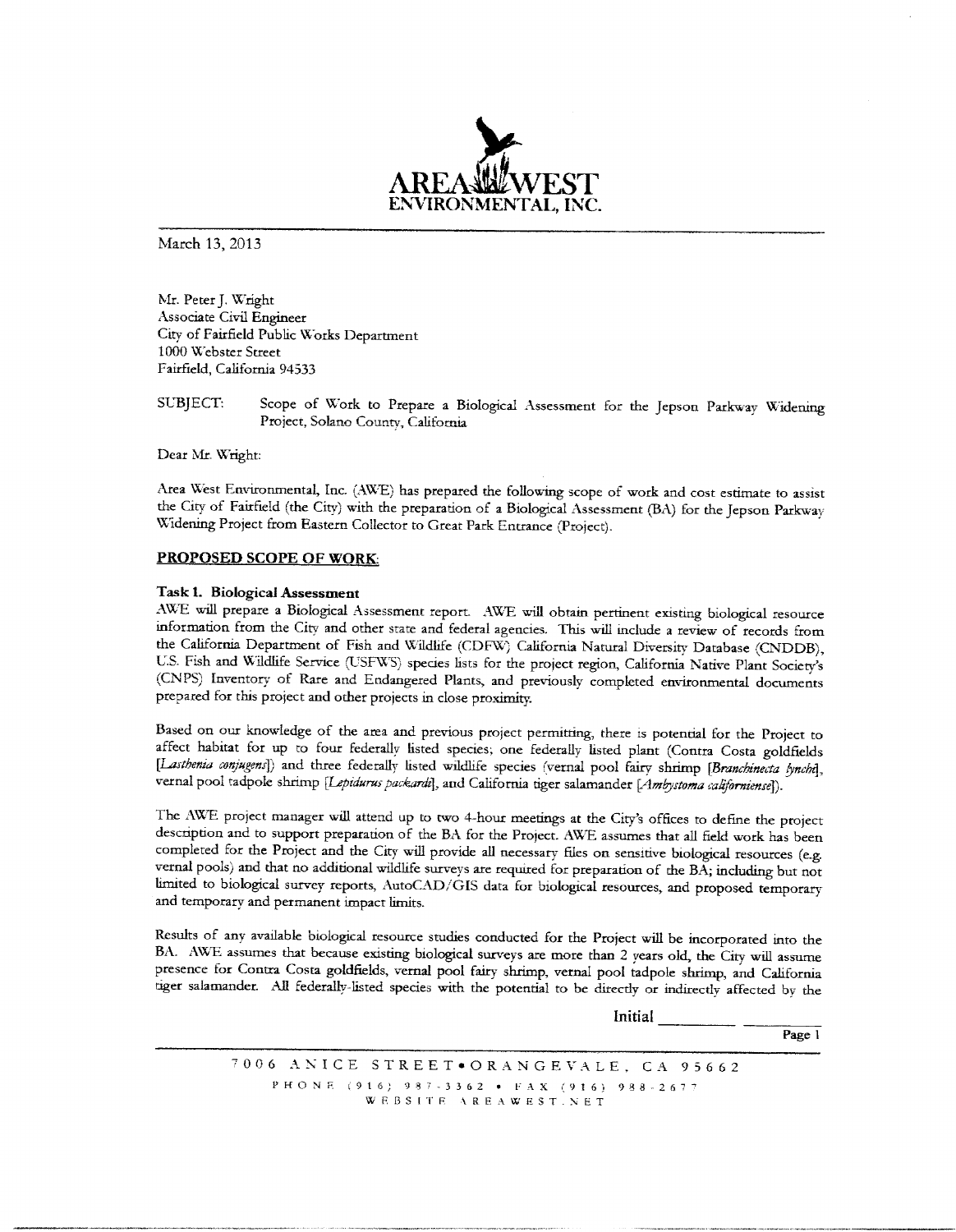

Project will be evaluated in the BA. The BA will be submitted to the USFWS to initiate either formal or informal consultation under Section 7 of the ESA. The BA will include avoidance, minimization, and compensation measures (if necessary) to mitigate for potential direct and indirect effects on federally listed species. These measures will be developed in coordination with the City and USFWS. AWE assumes that the BA will be no more than 100 pages, and one round of consolidated comments will be received from the City and USFWS.

#### Task 2. Section 7 Coordination

After the BA is submitted to the USFWS, AWE will follow-up with the agency-assigned biologist to request a BO (Incidental Take Permit). AWE will be responsible for any necessary revisions to the BA and for any coordination with the USACE and the USFWS to complete the Section 7 consultation process. AWE will attend one (1) field visit and up to one (1) meeting with the USFWS if necessary to discuss the Project.

#### Task 3. Protocol-Level Rare Plant Surveys

An AWE botanist will conduct protocol-level botanical surveys per California Native Plant Society (CNPS), California Department of Fish and Game (DFG), and U.S. Fish and Wildlife Service (USFWS) protocols. It is anticipated that up to two separate botanical surveys would be conducted to cover the identification periods of all special-status plants with potential to occur in the project vicinity. AWE will document all plant species observed within the Project Area and will report any special-status species to CNPS and DFG. The AWE botanist will visit accessible locations of previously recorded (per CNDDB records) special-status plant populations in the vicinity of the Project to document local bloom periods. If local populations are blooming and species are not observed within the Project Area, this provides supporting documentation for those agencies to assume that the species are in fact not present at the site.

#### **Task 4. Habitat Assessment**

AWE will conduct a one-day reconnaissance-level habitat assessment survey to obtain sufficient data to accurately map vegetation and wildlife communities along the northern portion of the project area that was not previously surveyed (this includes an area up to 60 feet x 4,500 feet). A Habitat Assessment Report will be created which will quantify the amount of potential habitat for special status-species.

#### **PROPOSED COST**

Table 1, attached, provides a cost estimate for this scope of work.

Terms of payment for professional services rendered are due in full within 30 days of our invoice date. AWE requires payment in full prior to release of all private sector work products.

If you have any questions about the scope of work please call me at (916) 987-3362.

Initial Page 2

7006 ANICE STREET.ORANGEVALE, CA 95662 PHONE (916) 987-3362 • FAX (916) 988-2677 WEBSITE AREAWEST.NET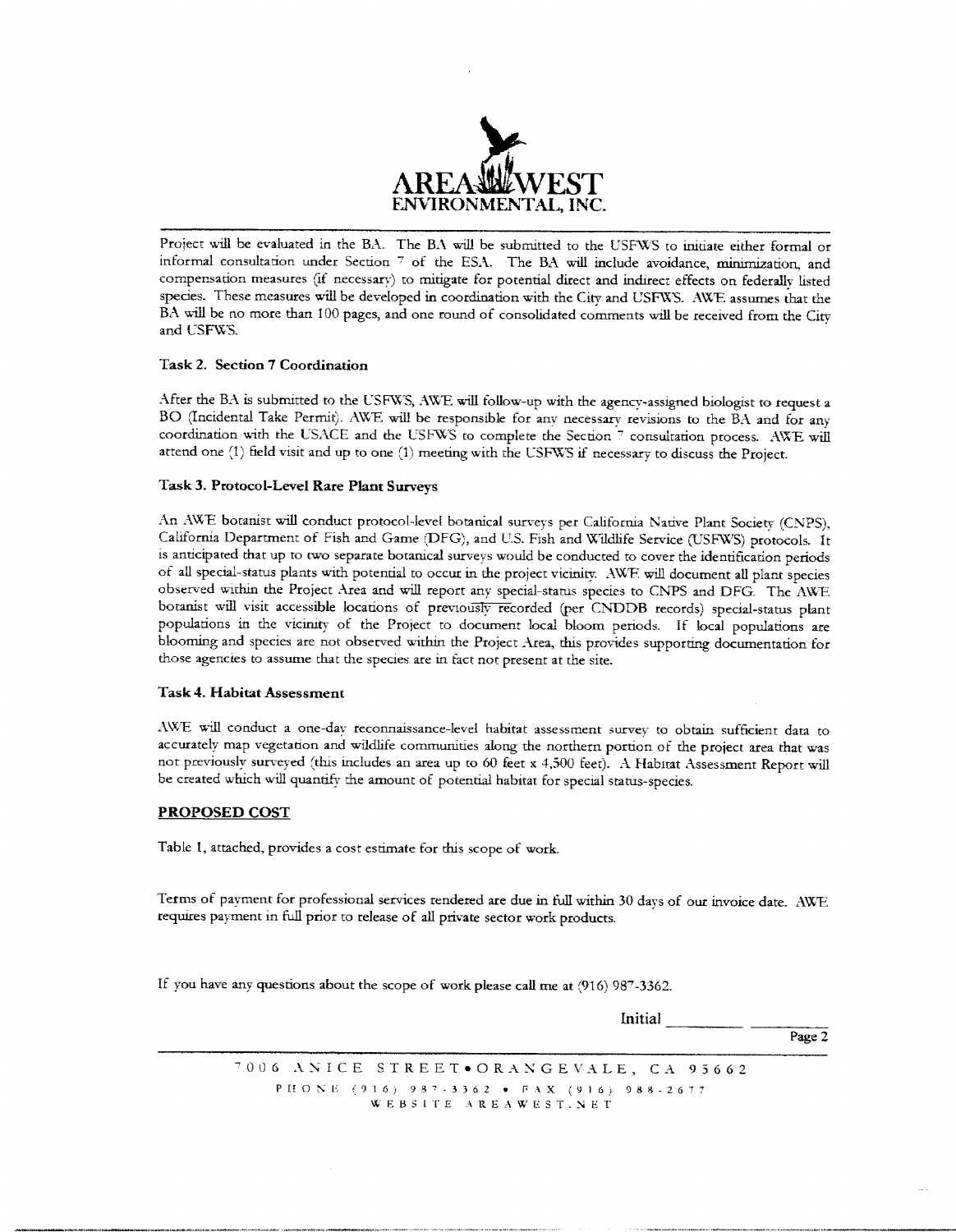

Sincerely,

Buk Koumawicz Becky Rozumowicz

President

Enclosures: Table 1. Cost Estimate

Initial  $\frac{1}{\sqrt{1-\frac{1}{\sqrt{1-\frac{1}{\sqrt{1-\frac{1}{\sqrt{1-\frac{1}{\sqrt{1-\frac{1}{\sqrt{1-\frac{1}{\sqrt{1-\frac{1}{\sqrt{1-\frac{1}{\sqrt{1-\frac{1}{\sqrt{1-\frac{1}{\sqrt{1-\frac{1}{\sqrt{1-\frac{1}{\sqrt{1-\frac{1}{\sqrt{1-\frac{1}{\sqrt{1-\frac{1}{\sqrt{1-\frac{1}{\sqrt{1-\frac{1}{\sqrt{1-\frac{1}{\sqrt{1-\frac{1}{\sqrt{1-\frac{1}{\sqrt{1-\frac{1}{\sqrt{1-\frac{1}{\sqrt{1-\frac{1}{$ 

Page  $3$ 

7006 ANICE STREET.ORANGEVALE, CA 95662 PHONE (916) 987-3362 • FAX (916) 988-2677<br>WEBSITE AREAWEST.NET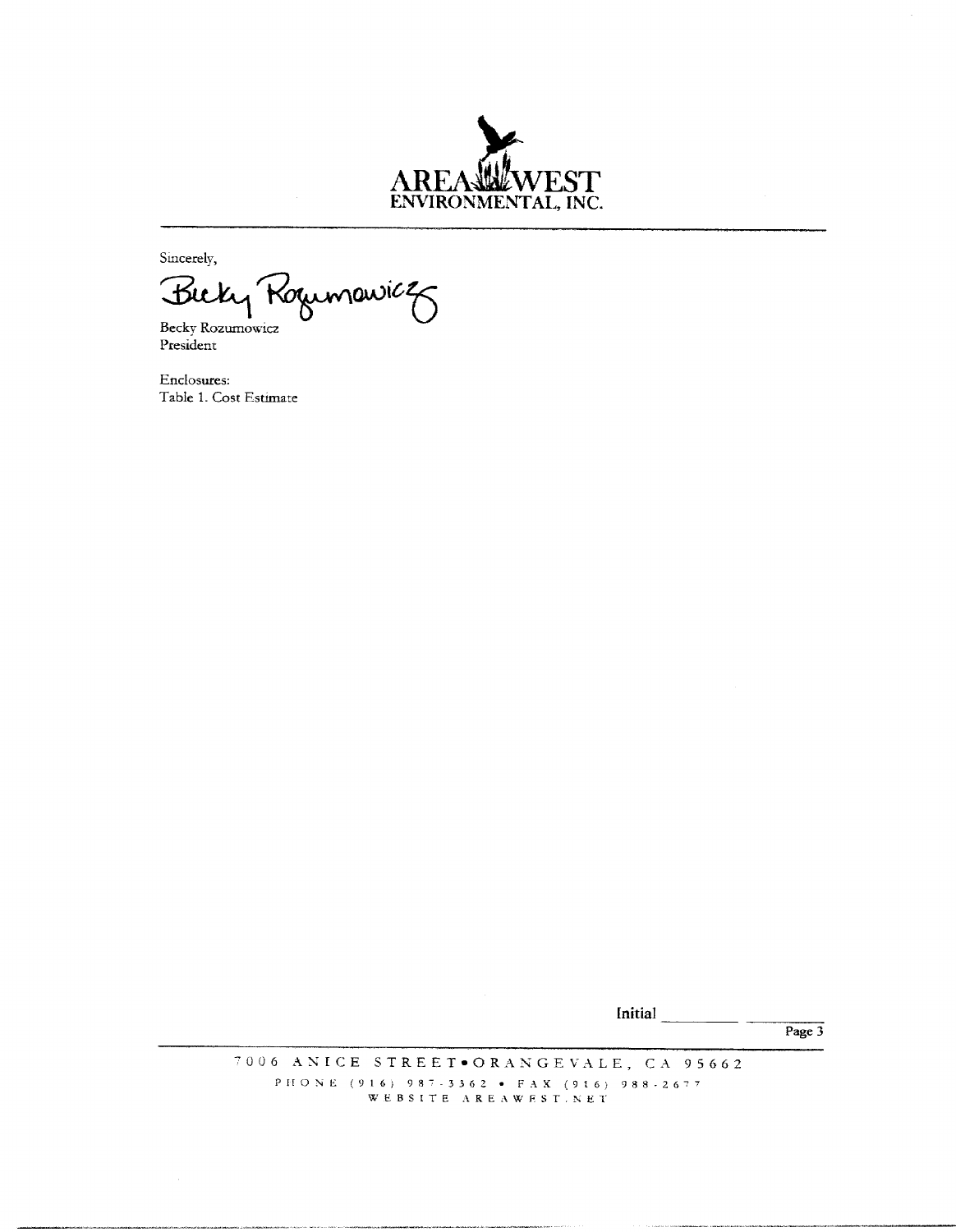|              |                            |                  |               |                                      |                             |                    |            |                  |                       |                           | Reimbursable                                                        |                 |                |
|--------------|----------------------------|------------------|---------------|--------------------------------------|-----------------------------|--------------------|------------|------------------|-----------------------|---------------------------|---------------------------------------------------------------------|-----------------|----------------|
| Technician   | Project<br>GIS / AutoCAD 2 | Accountant       | <u>JATOT</u>  | teilsionq2 timn99 효<br>Project Lead/ | Resource Lead<br>Biological | <b>Biologist 2</b> | กรเวเททวร1 | GIS / AutoCAD 2  | າບຂາບກວວວA<br>Project | <b>Fotal AWE Fee</b>      | эбеәјім                                                             | Sunung          | <b>JATOT</b>   |
|              |                            |                  |               |                                      | $\frac{5}{20}$              | 56<br>e,           | 55         | င္စ<br>U,        | 33                    |                           | 0.565                                                               |                 |                |
| 57           | S                          | စ                | 212           | \$8,990                              | ន្ធ                         | \$3,990            | \$4,550    | \$2,880          |                       |                           | \$136                                                               |                 | \$560 \$21,616 |
| $\mathbb{Z}$ | ∞                          | ¢                | $\tilde{5}$   | \$6,960                              | ន្ល                         | \$1,520            | \$1,560    | \$720            |                       | \$11,270                  | \$68                                                                |                 | \$11,338       |
| 3            | ∞                          | ဖ                | $\frac{1}{2}$ | \$1,160                              | \$6,000                     | ន្ល                | \$3,380    | \$720            |                       |                           | \$136                                                               | $\frac{1}{2}$   | \$11,976       |
| $\mathbf{z}$ | ₽                          | Ø                | 88            | \$580                                | \$960                       | \$760              | \$1,560    | \$1,440          |                       | \$5,810<br><b>TRUMBER</b> | \$68                                                                | <b>BERTHDAY</b> | \$6,018        |
| 170          | 3                          | $\boldsymbol{z}$ | <b>504</b>    | \$17,690                             | \$6,960                     |                    |            | \$5,760          |                       |                           | \$407                                                               |                 | \$50,94        |
|              |                            |                  |               | <b>SEPTEMBER 1979</b>                |                             |                    |            | \$6,270 \$11,050 |                       |                           | \$510 \$20,920<br>8510 \$11,770<br>\$2,040 \$49,770<br>510<br>\$510 |                 | \$140<br>\$770 |

NOTES:<br>60 miles to Project Site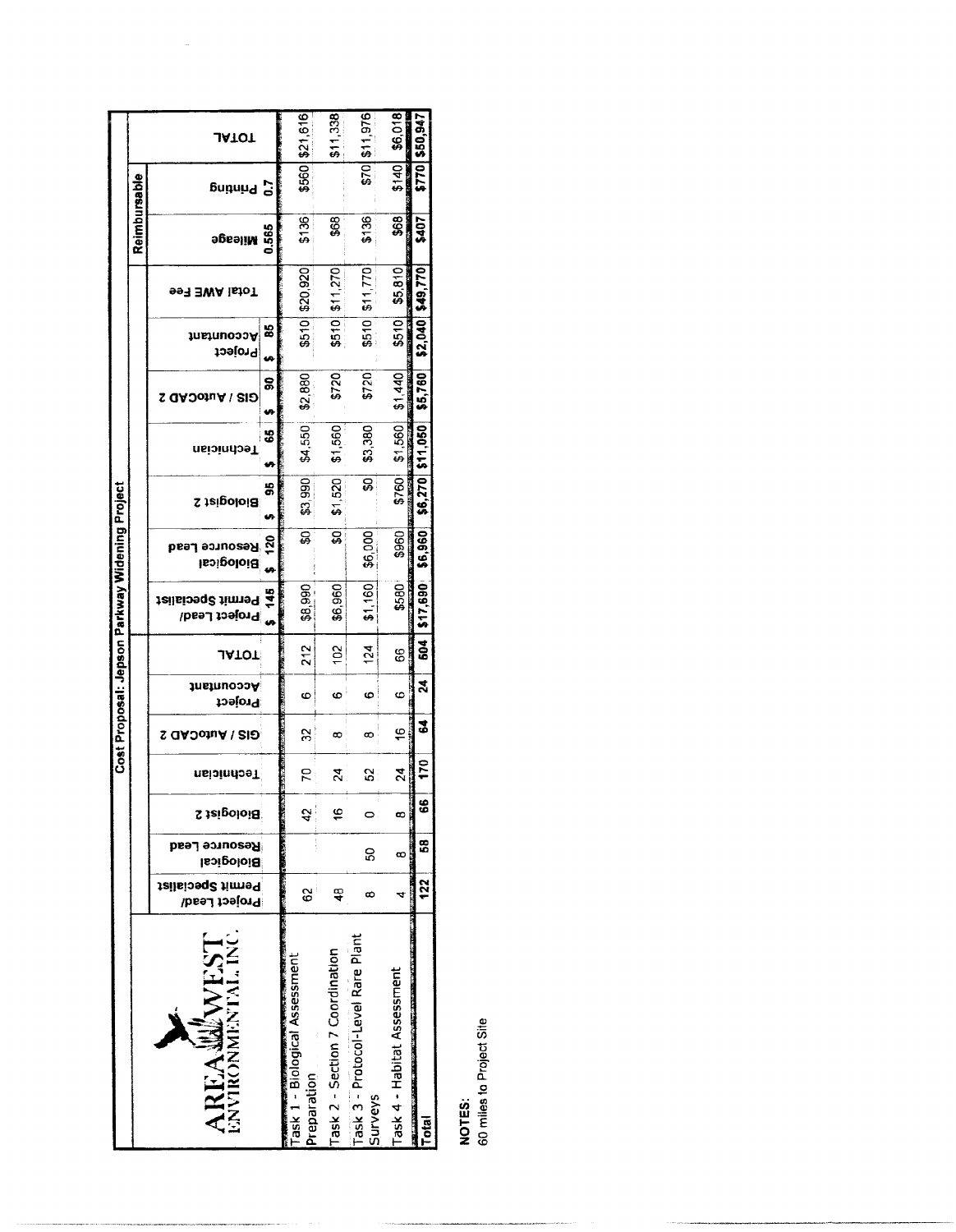# **EXHIBIT "B"**

# **PAYMENT**

1) The total contract price for services rendered by CONSULTANT under this Agreement shall not exceed Fifty Thousand, Nine Hundred and Forty-Seven Dollars (\$50,947), and shall be as specified below:

| Personnel                       | Hourly Rate |
|---------------------------------|-------------|
| Permit Specialist               | \$145.00    |
| <b>Biological Resource Lead</b> | \$120.00    |
| Biologist 2                     | \$95.00     |
| GIS/AutoCAD 2                   | \$90.00     |
| Project Accountant              | \$85.00     |
| Technician                      | \$65.00     |
|                                 |             |

2) Payment shall be made to CONSULTANT on a time and materials basis, and CONSULTANT shall submit monthly invoices to the Public works Department of the City of Fairfield for the same.

3) Any additional meetings or work required beyond that set forth in Exhibit "A" shall be mutually agreed to by the CITY and CONSULTANT, and shall be billed on a time and materials basis to the Public Works Department of the City of Fairfield.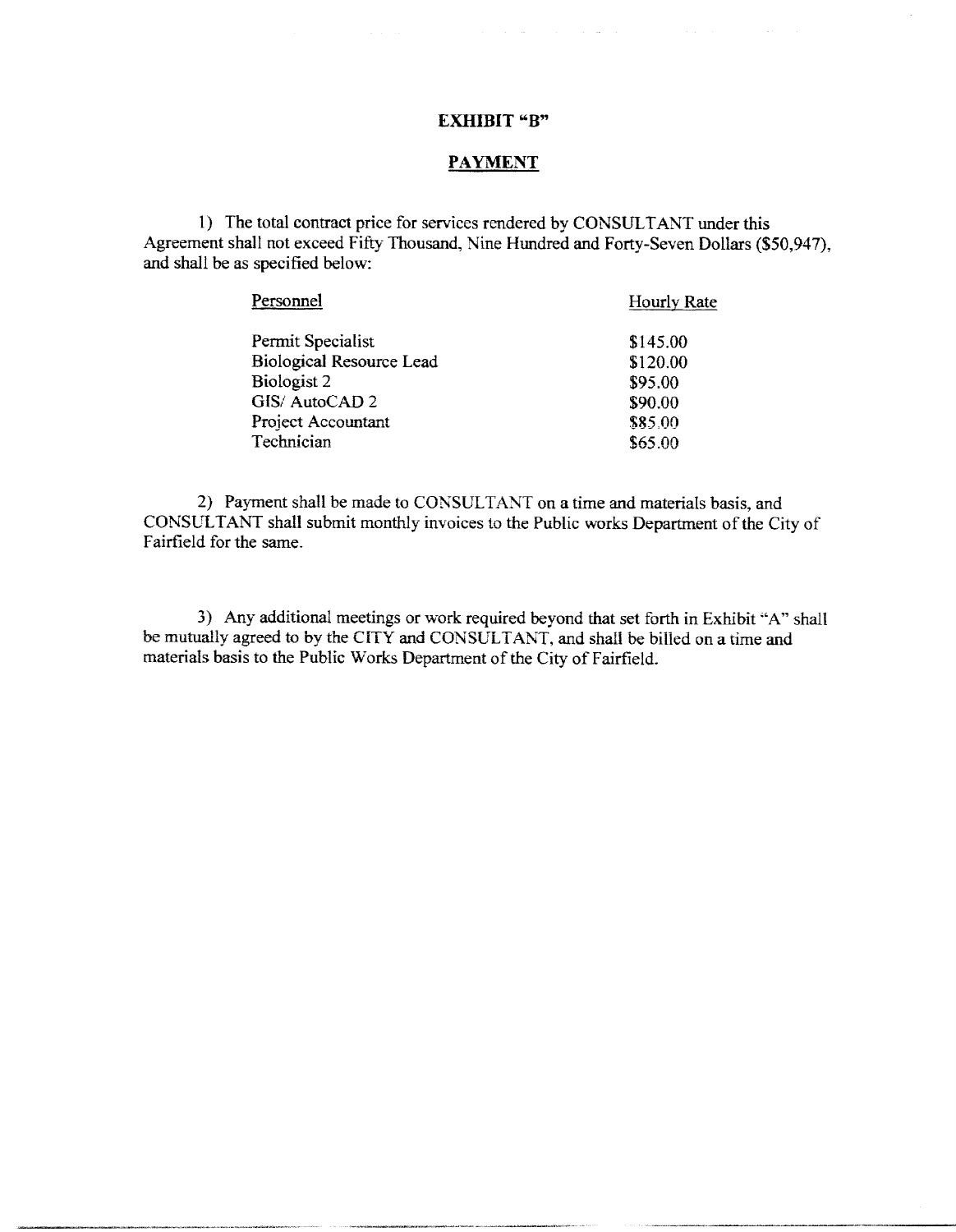# **EXHIBIT "C"**

### **GENERAL PROVISIONS**

1) INDEPENDENT CONSULTANT. At all times during the term of this Agreement, CONSULTANT shall be an independent contractor and shall not be an employee of CITY. CITY shall have the right to control CONSULTANT only insofar as the results of CONSULTANT's services rendered pursuant to this Agreement; however, CITY shall not have the right to control the means by which CONSULTANT accomplishes services rendered pursuant to this Agreement.

2) LICENSES; PERMITS; ETC. CONSULTANT represents and warrants to CITY that CONSULTANT has all licenses, permits, qualifications, and approvals of whatsoever nature which are legally required for CONSULTANT to practice CONSULTANT's profession. CONSULTANT represents and warrants to CITY that CONSULTANT shall, at its sole cost and expense, keep in effect at all times during the term of this Agreement, any licenses, permits, and approvals which are legally required for CONSULTANT to practice his profession.

3) TIME. CONSULTANT shall devote such services pursuant to this Agreement as may be reasonably necessary for satisfactory performance of CONSULTANT's obligations pursuant to this Agreement. CONSULTANT shall adhere to the Schedule of Activities as described in their Executive Summary.

4) CONSULTANT NOT AN AGENT. Except as CITY may specify in writing, CONSULTANT shall have no authority, express or implied, to act on behalf of CITY in any capacity whatsoever as an agent. CONSULTANT shall have no authority, express or implied, pursuant to this Agreement, to bind CITY to any obligation whatsoever.

5) ASSIGNMENT PROHIBITED. No party to this Agreement may assign any right or obligation pursuant to this Agreement. Any attempted or purported assignment of any right or obligation pursuant to this Agreement shall be void and of no effect.

6) PERSONNEL. CONSULTANT shall assign only competent personnel to perform services pursuant to this Agreement. In the event that CITY, in its sole discretion, at anytime during the term of this Agreement, desires the removal of any person or persons assigned by CONSULTANT to perform services pursuant to this Agreement, CONSULTANT shall remove any such person immediately upon receiving notice from CITY of the desire of CITY for the removal of such person or persons.

7) STANDARD OF PERFORMANCE. CONSULTANT shall perform all services required pursuant to this Agreement. Services shall be performed in the manner and according to the standards observed by a competent practitioner of the profession in which CONSULTANT is engaged in the geographical area in which CONSULTANT practices his profession. All products which CONSULTANT delivers to CITY pursuant to this Agreement shall be prepared in a workmanlike manner, and conform to the standards of quality normally observed by a person practicing in CONSULTANT's profession. CITY shall be the sole judge as to whether the product of the CONSULTANT is satisfactory.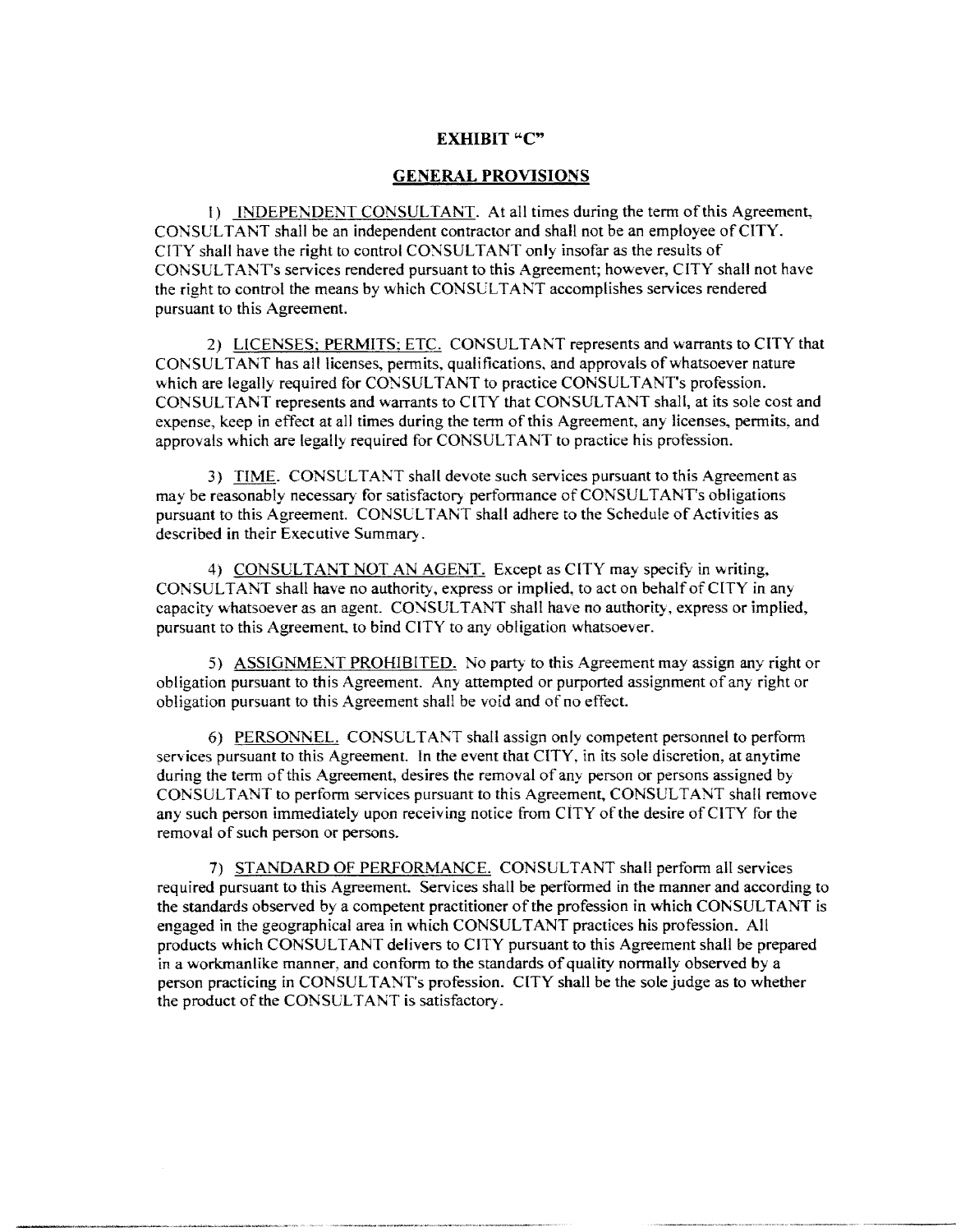8) CANCELLATION OF AGREEMENT. This Agreement may be canceled at any time by the CITY at its discretion upon written notification to CONSULTANT. CONSULTANT is entitled to receive full payment for all services performed and all costs incurred up to and including the date of receipt of written notice to cease work on the project. CONSULTANT shall be entitled to no further compensation for work performed after the date of receipt of written notice to cease work. All completed and incomplete products up to the date of receipt of written notice to cease work shall become the property of CITY.

9) PRODUCTS OF CONSULTING. All products of the CONSULTANT provided under this Agreement shall be the property of the CITY.

### 10) INDEMNIFY AND HOLD HARMLESS.

a) If AGREEMENT is an agreement for design professional services subject to California Civil Code § 2782.8(a) and CONSULTANT is a design professional, as defined in California Civil Code § 2782.8(b)(2), CONSULTANT shall hold harmless, defend and indemnify the CITY, its officers, agents, employees, and volunteers from and against all claims, damages, losses, and expenses including attorneys' fees arising out of, or pertaining to, or relating to the negligence, recklessness, or willful misconduct of the CONSULTANT, except where caused by the active negligence, sole negligence, or willful misconduct of the CITY.

b) If AGREEMENT is not an agreement for design professional services subject to California Civil Code § 2782.8(a) or CONSULTANT is not a design professional as defined in subsection (a) above, CONSULTANT shall indemnify, defend, and hold harmless the CITY, its officers, agents, employees and volunteers from all claims, suits, or actions of every name, kind and description, brought forth on account of injuries to or death of any person or damage to property arising from or connected with the willful misconduct, negligent acts, errors or omissions, ultra-hazardous activities, activities giving rise to strict liability, or defects in design by CONSULTANT or any person directly or indirectly employed by or acting as agent for CONSULTANT in the performance of this Agreement, including the concurrent or successive passive negligence of the CITY, its officers, agents, employees or volunteers.

It is understood that the duty of CONSULTANT to indemnify and hold harmless includes the duty to defend as set forth in Section 2778 of the California Civil Code.

Acceptance of insurance certificates and endorsements required under this Agreement does not relieve CONSULTANT from liability under this indemnification and hold harmless clause. This indemnification and hold harmless clause shall apply whether or not such insurance policies are determined to be applicable to any such damages or claims for damages.

11) PROHIBITED INTERESTS. No employee of the CITY shall have any direct financial interest in this agreement. This agreement shall be voidable at the option of the CITY if this provision is violated.

12) LOCAL EMPLOYMENT POLICY. The CITY desires wherever possible, to hire qualified local residents to work on city projects. Local resident is defined as a person who resides in Solano County. The CITY encourages an active affirmative action program on the part of its contractors, consultants, and developers. When local projects require, subcontractors,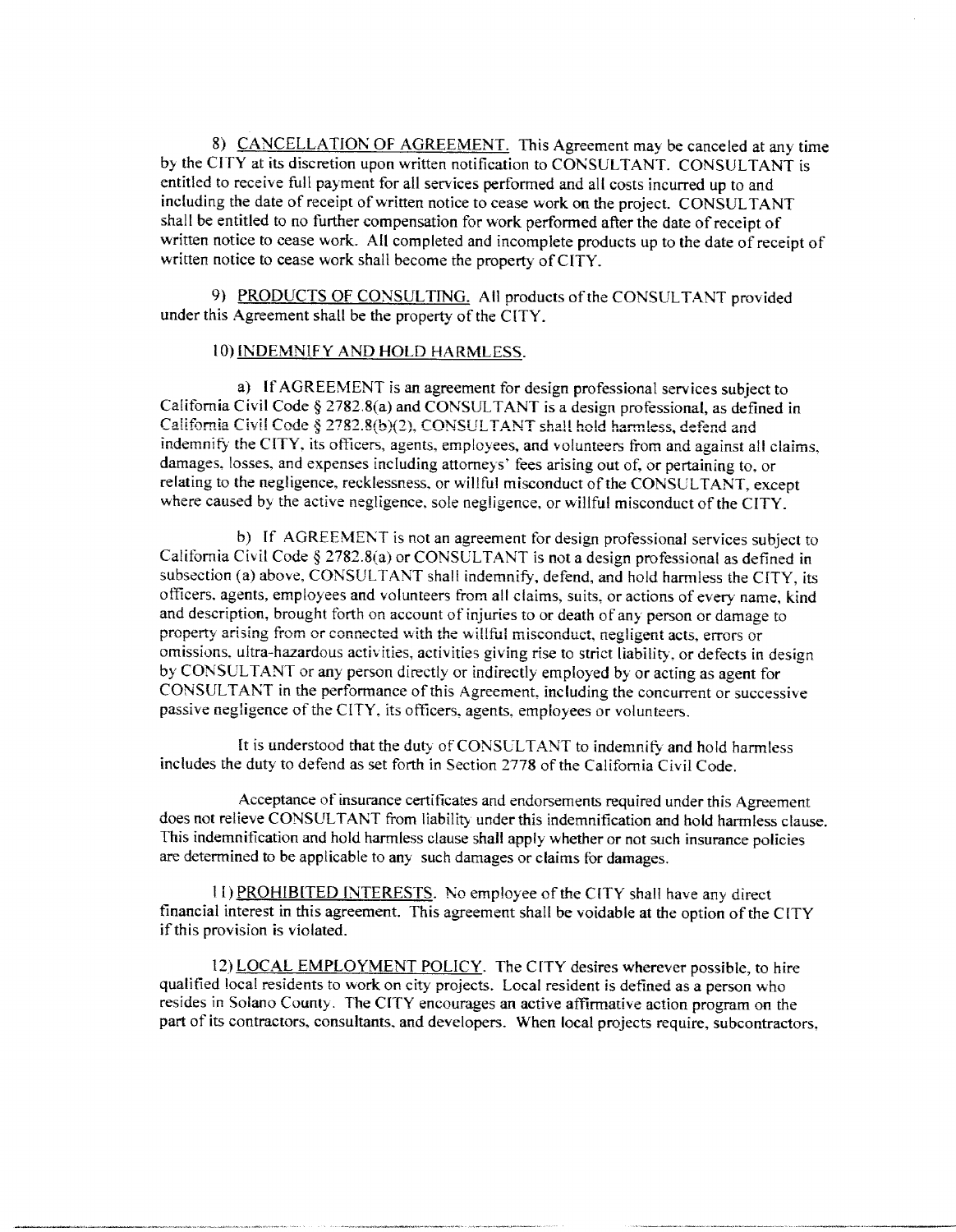contractors, consultants and developers will solicit proposals from qualified local firms where possible.

As a way of responding to the provisions of the Davis-Bacon Act and this program, contractor, consultants, and developers will be asked, to provide no more frequently than monthly, a report which lists the employee's name, job class, hours worked, salary paid, city of residence, and ethnic origin.

13) CONSULTANT NOT A PUBLIC OFFICIAL. CONSULTANT is not a "public official" for purposes of Government Code §§ 87200 et seq. CONSULTANT conducts research and arrives at his or her conclusions, advice, recommendation, or counsel independent of the control and direction of the CITY or any CITY official, other than normal contract monitoring. In addition, CONSULTANT possesses no authority with respect to any CITY decision beyond these conclusions, advice, recommendation, or counsel.

# 14) EMPLOYMENT DEVELOPMENT DEPARTMENT REPORTING REOUIREMENTS. When the CITY executes an agreement for or makes payment to

CONSULTANT in the amount of \$600 (six hundred dollars) or more in any one calendar year, CONSULTANT shall provide the following information to CITY to comply with Employment Development Department (EDD) reporting requirements:

a) Whether CONSULTANT is doing business as a sole proprietorship, partnership, limited liability partnership, corporation, limited liability corporation, non-profit corporation or other form of organization.

b) If CONSULTANT is doing business as a sole proprietorship, CONSULTANT shall provide the full name, address and social security number or federal tax identification number of the sole proprietor.

c) If CONSULTANT is doing business as other than a sole proprietorship, CONSULTANT shall provide CONSULTANT's federal tax identification number.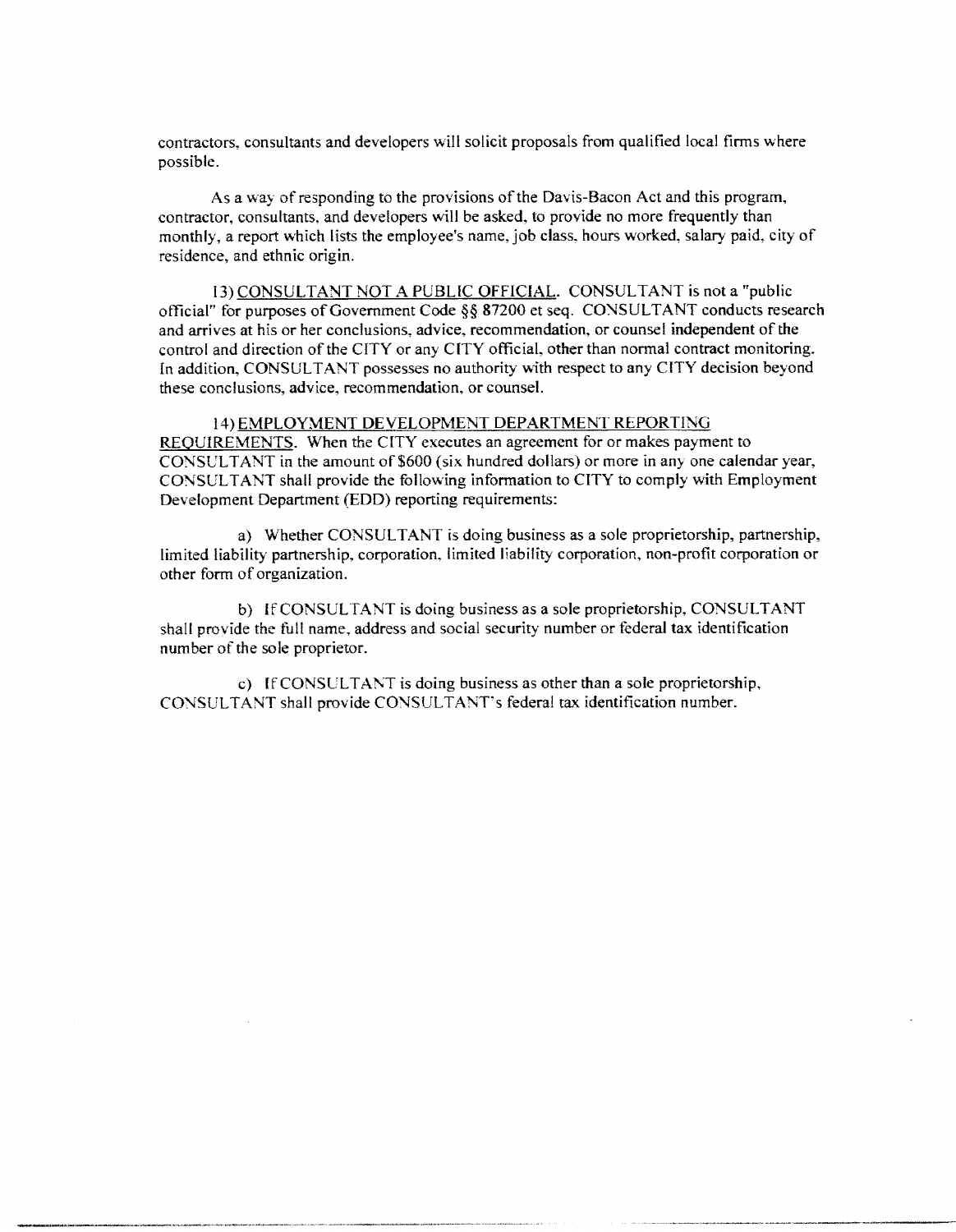## **EXHIBIT** "D"

### **INSURANCE REQUIREMENTS**

CONSULTANT shall procure and maintain for the duration of the contract insurance against claims for injuries to persons or damages to property which may arise from or in connection with the performance of the work hereunder by the CONSULTANT, his agents, representatives, or employees.

# 1) MINIMUM SCOPE AND LIMITS OF INSURANCE

a) Commercial General Liability coverage (occurrence Form CG 00 01) with minimum limits of \$1,000,000 per occurrence for bodily injury, personal injury, products and completed operations, and property damage. If Commercial General Liability or other form with a general aggregate limit is used, either the general aggregate limit shall apply separately to this project/location or the general aggregate limit shall be twice the required occurrence limit.

b) Automobile Liability coverage (Form CA 00 01 with Code  $1 - any auto$ ) with minimum limits of \$1,000,000 per accident for bodily injury and property damage.

c) Workers' Compensation insurance as required by the State of California and Employers' Liability insurance, each in the amount of \$1,000,000 per accident for bodily injury or disease.

### 2) INDUSTRY SPECIFIC COVERAGES

The following insurance is also required :

Professional Liability Insurance / Errors and Omissions Liability in the minimum amount of  $\Box$ \$1,000,000 per occurrence.

### 3) INSURANCE PROVISIONS

a) DEDUCTIBLES AND SELF-INSURED RETENTIONS. Any deductibles or selfinsured retentions must be declared to and approved by the CITY. At the option of the CITY, either the insurer shall reduce or eliminate such deductibles or self-insured retentions as respects

the CITY, its officers, officials, employees and volunteers; or the CONSULTANT shall procure a bond guaranteeing payment of losses and related investigations, claim administration and defense expenses.

b) The general and automobile liability policies (and if applicable, pollution liability, garage keepers liability and builder's risk policies) are to contain, or be endorsed to contain, the following provisions:

i) The CITY, its officers, officials, employees and volunteers are to be covered as insureds as respects: liability arising out of work or operations performed by or on behalf of the CONSULTANT; products and completed operations of the CONSULTANT; premises owned, occupied or used by the CONSULTANT; or automobiles owned, leased, hired